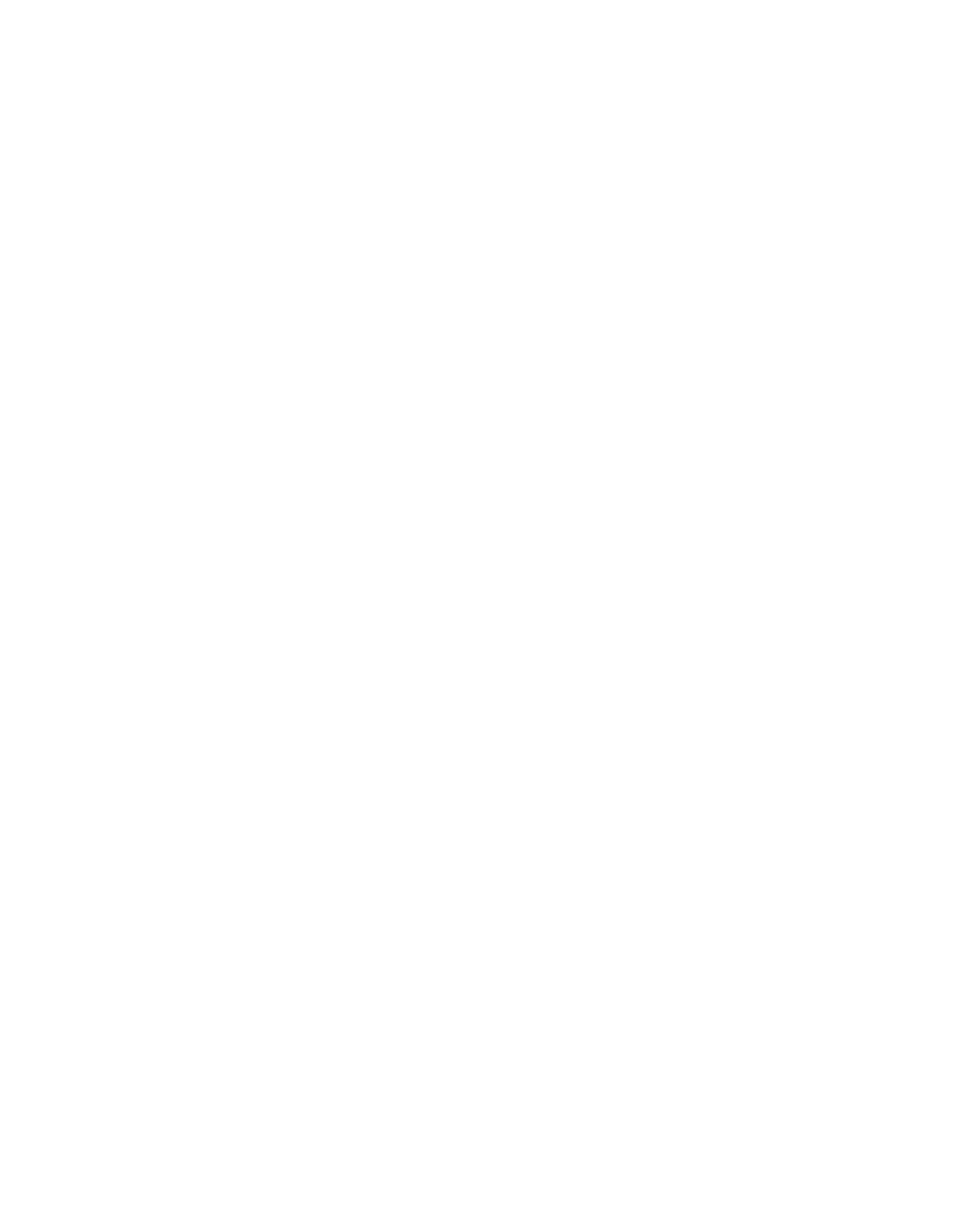



**Post Office Box 13330 201 North Baylen Street Pensacola, Florida 32591-3330 Phone: 850-434-7337 Fax: 850-434-8577 e-mail: staff@diocgc.org**

## **FORM FOR USE OF PARISH OR MISSION WHEN MORTGAGING PROPERTY OR BORROWING FROM THE CONGREGATIONAL LOAN FUND**

(Application to the Commission on Finance/Standing Committee for Mortgaging Property or Borrowing from the Congregational Loan Fund)

- 1. Name and location of church proposing mortgage:
- 2. Terms of note relating to mortgage for which consent is sought:
	- a. Amount proposed to be borrowed:  $$$
	- b. Interest rate:  $\sim$  \_\_\_\_\_\_\_\_\_\_\_\_\_\_\_\_\_\_\_\_\_\_ %
		- c. Period of years: d. Manner of payment of loan:
- 3. Name and address of lender and mortgagee:
- 4. If purchase money mortgage, supply the following:<br>
a. Purchase price of property:  $\frac{1}{2}$ 
	- a. Purchase price of property: \$ \_\_\_\_\_\_\_\_\_\_\_\_\_\_\_\_\_\_\_\_\_\_\_
	- b. Amount of down payment: \$ \_\_\_\_\_\_\_\_\_\_\_\_\_\_\_\_\_\_\_\_\_\_\_
	- c. Proposed use of property: \$ \_\_\_\_\_\_\_\_\_\_\_\_\_\_\_\_\_\_\_\_\_\_\_
- 5. If not a purchase money mortgage, what is nature of project, etc.?
- 6. Estimated cost of project: \$ \_\_\_\_\_\_\_\_\_\_\_\_\_\_\_\_\_\_\_\_\_\_\_
- 7. Who made the cost estimates? (Attach copies of bids, etc.)
- 8. Has the Architectural Consultant approved the plans and specifications? Is a copy of the approval attached hereto?
- 9. Financial resources already assured:
	-
	-
	-
- 10. When would work begin?
- 11. When will loan be needed? What length loan?
- 12. Describe present facilities and indebtedness of same.
- 13. Overall program: (Do plans call for other construction in the future? If so, is this project designed for eventual conversion to other use?)
- 14. Any other information which may be of interest to the Commission on Finance and the Standing Committee in considering this application should be set forth, i.e., does the
- a. Local cash \$ \_\_\_\_\_\_\_\_\_\_\_\_\_\_\_\_\_\_\_\_\_\_\_ b. Local pledges \$ \_\_\_\_\_\_\_\_\_\_\_\_\_\_\_\_\_\_\_\_\_\_\_ c. Loans from other sources \$ \_\_\_\_\_\_\_\_\_\_\_\_\_\_\_\_\_\_\_\_\_\_\_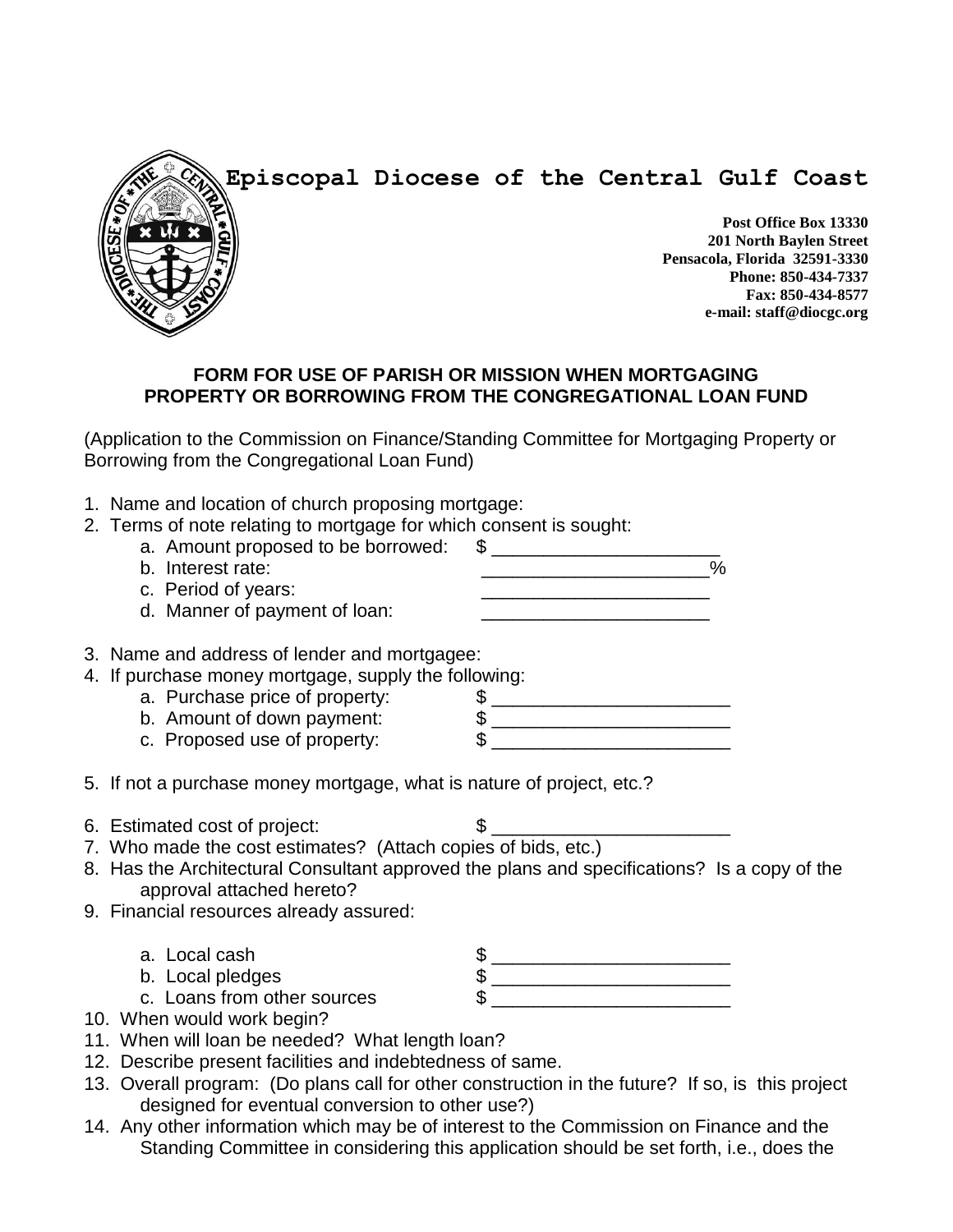application comply with these guidelines?

- 15. Attach copy of the legal description of property to be mortgaged.
	- a. Who holds title to the property?
	- b. Has there been compliance with Canon 12 of the Diocese?
	- c. If not, is action being taken to comply?
- 16. Number of communicants:

Number of financially contributing families:<br>

17. Current Annual Operating Budget: \$

- 18. Current Annual Debt Service: \$
- 19. What is the average of the current and past two calendar years' operating budget?
- 20. What is the amount of current monthly payments on indebtedness, including interest?
- 21. Present fair market value of all buildings and improvements?
- 22. Percentage of income pledged to the Diocese and amount paid thereon for the past two years:
- 23. Do you agree to furnish quarterly reports in writing to the Standing Committee until the project is completed? \_\_\_\_\_\_Yes \_\_\_\_\_\_No

If answer is yes, please cover in narrative form the total contract price, contract completion date, amount paid on contract to date, percentage of time used to date and indicate if the project appears to be within the budget.

Approved by Chancellor:

Approved by Commission on Finance:

Approved by Standing Committee by 2/3 vote:

- a. By Mail:
- b. At a regular meeting:
- c. Mail Poll confirmed:

Approved by Bishop: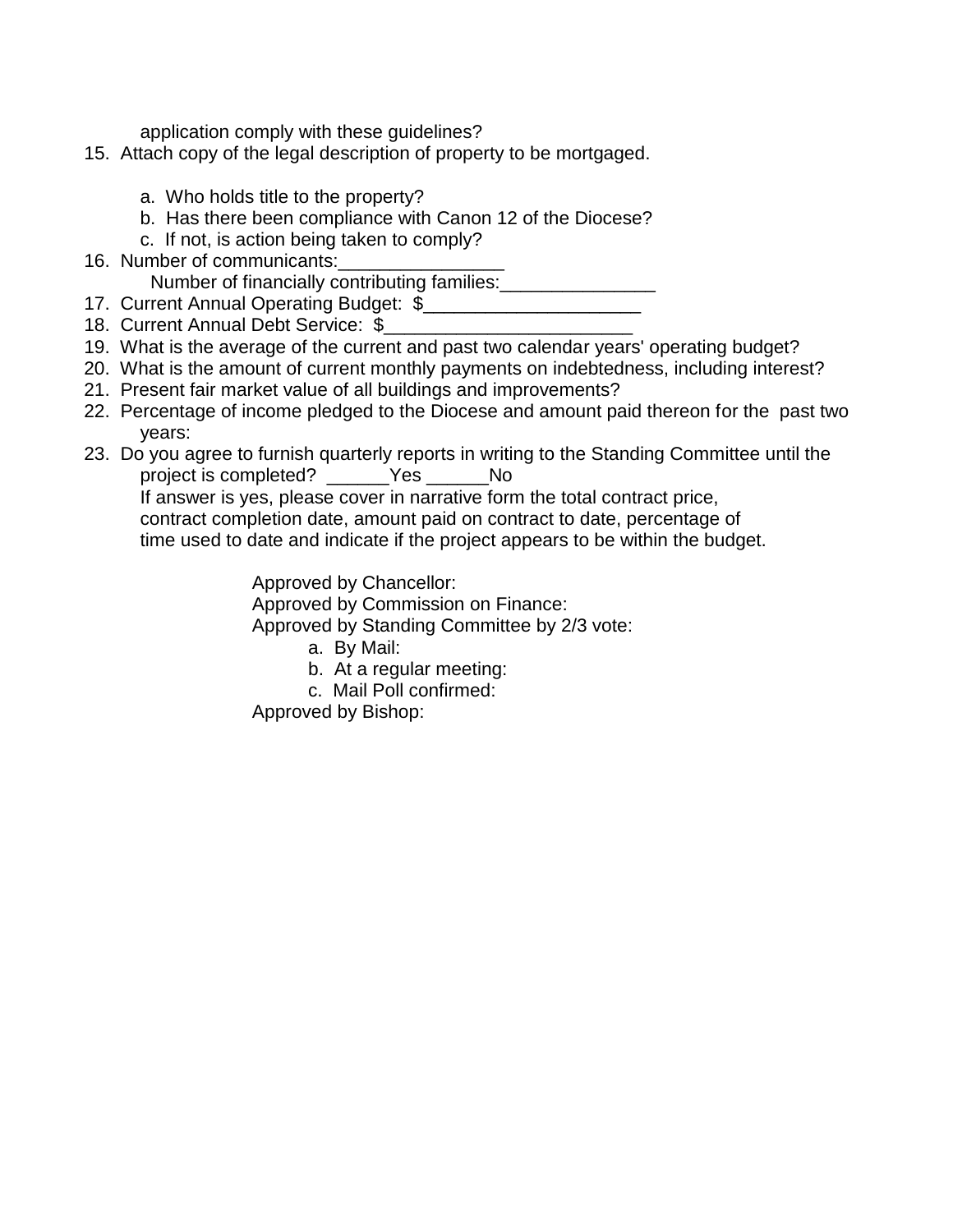## **VESTRY RESOLUTION TO ACCOMPANY FORM FOR PARISHES AND MISSIONS TO USE WHEN MORTGAGING PROPERTY OR BORROWING FROM THE CONGREGATIONAL LOAN FUND**

BE IT RESOLVED by the Vestry of (name of Parish or Mission) that a sum not exceeding \$\_\_\_\_\_\_\_\_\_\_\_\_\_\_\_\_\_\_\_\_\_ be borrowed for not exceeding \_\_\_\_\_\_\_\_\_\_\_\_\_\_\_\_\_\_\_ years at a rate of interest not in excess of \_\_\_\_ % per annum for the purpose of\_\_\_\_\_\_\_\_\_\_\_\_\_\_\_\_\_\_\_\_\_\_\_\_\_\_\_\_\_\_\_\_\_\_\_\_\_\_\_\_\_\_\_\_\_\_\_\_\_\_\_\_\_\_\_and that a mortgage be given on the \_\_\_\_\_\_\_\_\_\_\_\_\_\_\_\_\_\_\_\_\_\_\_\_\_\_\_\_\_\_\_\_\_\_as security for said debt, and

BE IT FURTHER RESOLVED that the Senior Warden and Rector (or Vicar) are authorized to make application to the Bishop and the Standing Committee of the Diocese of the Central Gulf Coast for the approval of said mortgage loan and to do any and all things and execute any and all papers incidental to obtaining permission to obtain and secure said loan.

|           |                                                                                  | Clerk of the          |
|-----------|----------------------------------------------------------------------------------|-----------------------|
| Vestry of | _, hereby certify that the foregoing                                             |                       |
|           | resolution was passed by a majority vote of the Vestry at a meeting duly held on |                       |
|           | at                                                                               | on the                |
| day of    | $, 20$ $, 20$                                                                    |                       |
|           |                                                                                  |                       |
|           | Clerk of the Vestry                                                              |                       |
|           | ___, Rector (or Vicar) of                                                        |                       |
|           |                                                                                  | hereby consent to the |
|           | action of the Vestry in authorizing the foregoing mortgage loan dated at         |                       |
|           | Alabama/Florida, on this the day of                                              |                       |
|           | 20                                                                               |                       |
|           |                                                                                  |                       |
|           |                                                                                  |                       |

Rector (or Vicar)